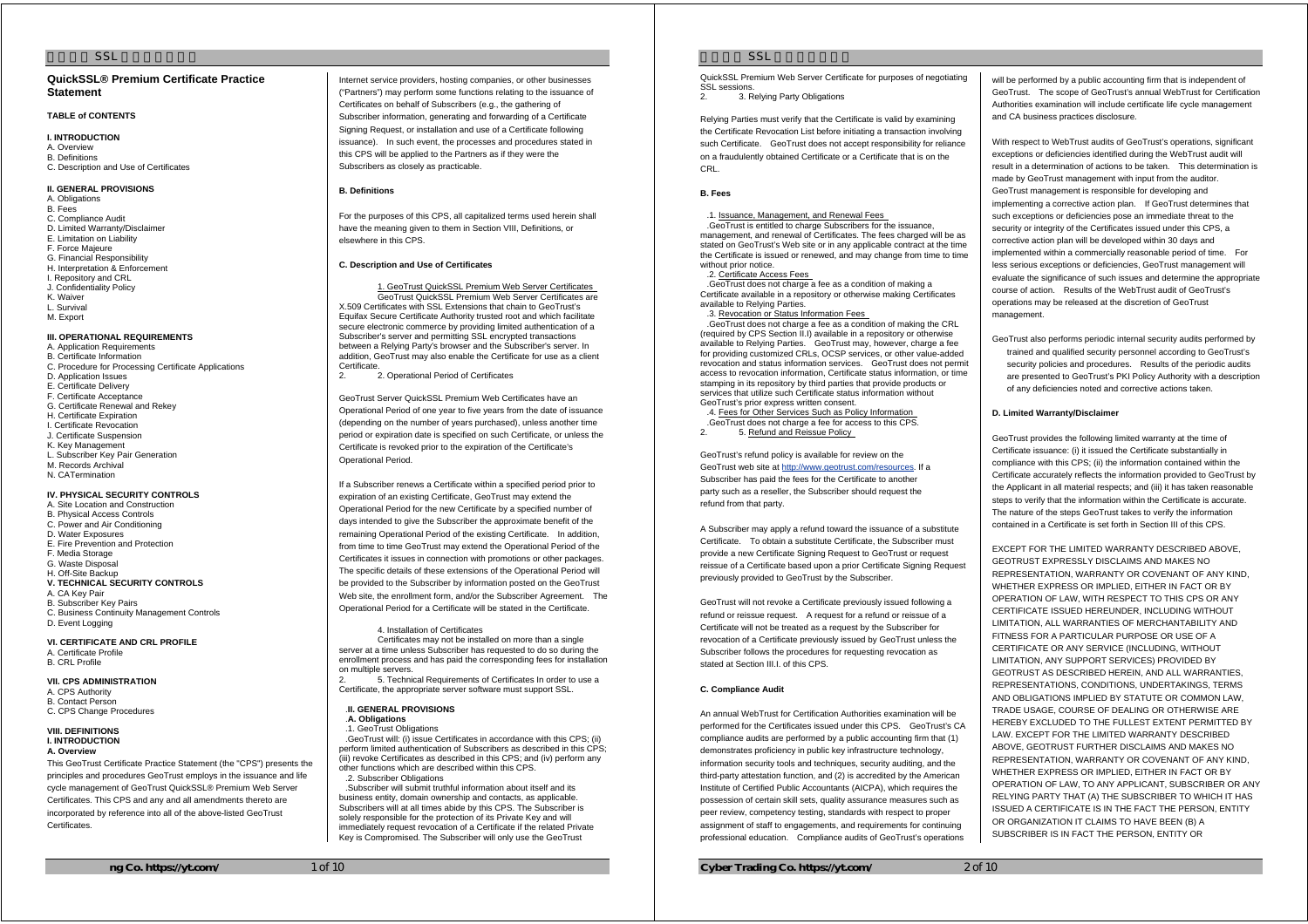ORGANIZATION LISTED IN THE CERTIFICATE, OR (C) THAT THE INFORMATION CONTAINED IN THE CERTIFICATES OR IN ANY CERTIFICATE STATUS MECHANISM COMPILED, PUBLISHED OR OTHERWISE DISSEMINATED BY GEOTRUST, OR THE RESULTS OF ANY CRYPTOGRAPHIC METHOD IMPLEMENTED IN CONNECTION WITH THE CERTIFICATES IS ACCURATE, AUTHENTIC, COMPLETE OR RELIABLE.

IT IS AGREED AND ACKNOWLEDGED THAT APPLICANTS ARE LIABLE FOR ANY MISREPRESENTATIONS MADE TO GEOTRUST AND RELIED UPON BY A RELYING PARTY. GEOTRUST DOES NOT WARRANT OR GUARANTEE UNDER ANY CIRCUMSTANCES THE "NON-REPUDIATION" BY A SUBSCRIBER AND/OR RELYING PARTY OF ANY TRANSACTION ENTERED INTO BY THE SUBSCRIBER AND/OR RELYING PARTY INVOLVING THE USE OF OR RELIANCE UPON A CERTIFICATE.

IT IS UNDERSTOOD AND AGREED UPON BY SUBSCRIBERS AND RELYING PARTIES THAT IN USING AND/OR RELYING UPON A CERTIFICATE THEY ARE SOLELY RESPONSIBLE FOR THEIR RELIANCE UPON THAT CERTIFICATE AND THAT SUCH PARTIES MUST CONSIDER THE FACTS, CIRCUMSTANCES AND CONTEXT SURROUNDING THE TRANSACTION IN WHICH THE CERTIFICATE IS USED IN DETERMINING SUCH RELIANCE.

THE SUBSCRIBERS AND RELYING PARTIES AGREE AND ACKNOWLEDGE THAT CERTIFICATES HAVE A LIMITED OPERATIONAL PERIOD AND MAY BE REVOKED AT ANY TIME. SUBSCRIBERS AND RELYING PARTIES ARE UNDER AN OBLIGATION TO VERIFY WHETHER A CERTIFICATE IS EXPIRED OR HAS BEEN REVOKED. GEOTRUST HEREBY DISCLAIMS ANY AND ALL LIABILITY TO SUBSCRIBERS AND RELYING PARTIES WHO DO NOT FOLLOW SUCH PROCEDURES. MORE INFORMATION ABOUT THE SITUATIONS IN WHICH A CERTIFICATE MAY BE REVOKED CAN BE FOUND IN SECTION III(I) OF THIS CPS.

GeoTrust provides no warranties with respect to another party's software, hardware or telecommunications or networking equipment utilized in connection with the use, issuance, revocation or management of Certificates or providing other services (including, without limitation, any support services) with respect to this CPS. Applicants, Subscribers and Relying Parties agree and acknowledge that GeoTrust is not responsible or liable for any misrepresentations or incomplete representations of Certificates or any information contained therein caused by another party's application software or graphical user interfaces. The cryptographic key-generation technology used by Applicants, Subscribers and Relying Parties in conjunction with the Certificates may or may not be subject to the intellectual property rights of third parties. It is the responsibility of Applicants, Subscribers and Relying Parties to ensure that they are using technology that is properly licensed or to otherwise obtain the right to use such technology

### **E. Limitation on Liability**

EXCEPT TO THE EXTENT CAUSED BY GEOTRUST'S WILLFUL MISCONDUCT, IN NO EVENT SHALL THE CUMULATIVE LIABILITY OF GEOTRUST TO APPLICANTS, SUBSCRIBER AND/OR ANY RELYING PARTY FOR ALL CLAIMS RELATED TO THE INSTALLATION OF, USE OF OR RELIANCE UPON A CERTIFICATE OR FOR THE SERVICES PROVIDED HEREUNDER INCLUDING WITHOUT LIMITATION ANY CAUSE OF ACTION

SOUNDING IN CONTRACT, TORT (INCLUDING NEGLIGENCE) STRICT LIABILITY, FOR BREACH OF A STATUTORY DUTY OR IN ANY OTHER WAY EXCEED TEN THOUSAND U.S. DOLLARS (\$10,000.00).

GEOTRUST SHALL NOT BE LIABLE IN CONTRACT, TORT (INCLUDING NEGLIGENCE), STRICT LIABILITY, FOR BREACH OF A STATUTORY DUTY OR IN ANY OTHER WAY (EVEN IF GEOTRUST HAS BEEN ADVISED OF THE POSSIBILITY OF SUCH DAMAGES) FOR:

.(I) ANY ECONOMIC LOSS (INCLUDING, WITHOUT LIMITATION, LOSS OF REVENUES, PROFITS, CONTRACTS, BUSINESS OR ANTICIPATED SAVINGS); .(II) TO THE EXTENT ALLOWED BY APPLICABLE LAW, ANY LOSS OR DAMAGE RESULTING FROM DEATH OR INJURY OF

SUBSCRIBER AND/OR ANY RELYING PARTY OR ANYONE ELSE;

(III) ANY LOSS OF GOODWILL OR REPUTATION; OR

(IV) ANY OTHER INDIRECT, CONSEQUENTIAL INCIDENTAL, MULTIPLE, SPECIAL, PUNITIVE, EXEMPLARY DAMAGES

IN ANY CASE WHETHER OR NOT SUCH LOSSES OR DAMAGES WERE WITHIN THE CONTEMPLATION OF THE PARTIES AT THE TIME OF THE APPLICATION FOR, INSTALLATION OF, USE OF OR RELIANCE ON THE CERTIFICATE, OR AROSE OUT OF ANY OTHER MATTER OR SERVICES (INCLUDING, WITHOUT LIMITATION, ANY SUPPORT SERVICES) UNDER THIS CPS OR WITH REGARD TO THE USE OF OR RELIANCE ON THE CERTIFICATE.

BECAUSE SOME JURISDICTIONS DO NOT ALLOW THE EXCLUSION OR LIMITATION OF INCIDENTAL OR CONSEQUENTIAL DAMAGES, THE ABOVE EXCLUSIONS OF INCIDENTAL AND CONSEQUENTIAL DAMAGES MAY NOT APPLY TO AN APPLICANT, SUBSCRIBER AND/OR A RELYING PARTY BUT SHALL BE GIVEN EFFECT TO THE FULL EXTENT PERMITTED BY LAW.

THE FOREGOING LIMITATIONS OF LIABILITY SHALL APPLY ON A CERTIFICATE-BY-CERTIFICATE BASIS, REGARDLESS OF THE NUMBER OF TRANSACTIONS OR CLAIMS RELATED TO EACH CERTIFICATE, AND SHALL BE APPORTIONED FIRST TO THE EARLIER CLAIMS TO ACHIEVE FINAL RESOLUTION.

In no event will GeoTrust be liable for any damages to Applicants, Subscribers, Relying Parties or any other party arising out of or related to the use or misuse of, or reliance on any Certificate issued under this CPS that: (i) has expired or been revoked; (ii) has been used for any purpose other than as set forth in the CPS (See Section I(c) for more detail); (iii) has been tampered with;

(iv) with respect to which the Key Pair underlying such Certificate or the cryptography algorithm used to generate such Certificate's Key Pair, has been Compromised by the action of any party other than GeoTrust (including without limitation the Subscriber or Relying Party); or (v) is the subject of misrepresentations or other misleading acts or omissions of any other party, including but not limited to Applicants, Subscribers and Relying Parties.

In no event shall GeoTrust be liable to the Applicant, Subscriber, Relying Party or other party for damages arising out of any claim that a Certificate infringes any patent, trademark, copyright, trade

# $SSI$

secret or other intellectual property right of any party.

#### **F. Force Majeure**

GeoTrust shall not be liable for any default or delay in the performance of its obligations hereunder to the extent and while such default or delay is caused, directly or indirectly, by fire, flood, earthquake, elements of nature or acts of God, acts of war, terrorism, riots, civil disorders, rebellions or revolutions in the United States, strikes, lockouts, or labor difficulties or any other similar cause beyond the reasonable control of GeoTrust.

#### **G. Financial Responsibility**

#### 1. Fiduciary Relationships

GeoTrust is not an agent, fiduciary, trustee, or other representative of the Applicant or Subscriber and the relationship between GeoTrust and the Applicant and the Subscriber is not that of an agent and a principal. GeoTrust makes no representation to the contrary, either explicitly, implicitly, by appearance or otherwise. Neither the Applicant nor the Subscriber has any authority to bind GeoTrust by contract or otherwise, to any obligation. 2. Indemnification by Applicant and Subscriber

Unless otherwise set forth in this CPS and/or Subscriber Agreement, Applicant and Subscriber, as applicable, hereby agrees to indemnify and hold GeoTrust (including, but not limited to, its officers, directors, employees, agents, successors and assigns) harmless from any claims, actions, or demands that are caused by the use or publication of a Certificate and that arises from

.(a) any false or misleading statement of fact by the Applicant (or any person acting on the behalf of the Applicant) (b) any failure by the Applicant or the Subscriber to disclose a material fact, if such omission was made negligibly or with the intent to deceive; (c) any failure on the part of the Subscriber to protect its Private Key and Certificate or to take the precautions necessary to prevent the Compromise, disclosure, loss, modification or unauthorized use of the Private Key or Certificate; or (d) any failure on the part of the Subscriber to promptly notify GeoTrust, as the case may be, of the Compromise, disclosure, loss, modification or unauthorized use of the Private Key or Certificate once the Subscriber has constructive or actual notice of such event. .**H. Interpretation & Enforcement** 

1. Governing Law

The enforceability, construction, interpretation, and validity of this CPS and any Certificates issued by GeoTrust shall be governed by the substantive laws of the Commonwealth of Massachusetts, United States of America, excluding (i) the conflicts of law provisions thereof and (ii) the United Nations Convention on Contracts for the International Sale of Goods.

### .2. Dispute Resolution Procedures

.Any dispute, controversy or claim arising under, in connection with or relating to this CPS or any Certificate issued by GeoTrust shall be subject to and settled finally by binding arbitration in accordance with the Arbitration Rules of the American Arbitration Association (AAA). All arbitration proceedings shall be held in Boston, Massachusetts. There shall be one arbitrator appointed by the AAA who shall exhibit a reasonable familiarity with the issues involved or presented in such dispute, controversy or claim. The award of the arbitrator shall be binding and final upon all parties, and judgment on the award may be entered by any court having proper jurisdiction thereof. This CPS and the rights and obligations of the parties hereunder and under any Certificate issued by GeoTrust shall remain in full force and effect pending the outcome and award in any arbitration proceeding hereunder. In any arbitration arising hereunder, each party to the preceding shall be responsible for its own costs incurred in connection with the arbitration proceedings, unless the arbitrator determines that the prevailing party is entitled to an award of all or a portion of such costs, including reasonable attorneys fees actually incurred.

**Cyber Trading Co. https://yt.com/** 4 of 10

.3. Conflict of Provisions .This CPS represents the entire agreement between any Subscriber (including the Subscriber Agreement, if any) or Relying Party and GeoTrust and supersedes any and all prior understandings and representations pertaining to its subject matter. In the event, however, of a conflict between this CPS and any other express agreement a Subscriber has with GeoTrust with respect to a Certificate, including but not limited to a Subscriber Agreement, such other agreement shall

take precedence. 2. 4. Severability

If any provision of this CPS shall be held to be invalid, illegal, or unenforceable, the validity, legality, or enforceability of the remainder of this CPS shall not in any way be affected or impaired hereby.

#### **I. Repository and CRL**

With regard to GeoTrust QuickSSL Premium Web Server Certificates (including those provided through the Enterprise SSL service), GeoTrust shall operate a CRL that will be available to both Subscribers and Relying Parties. GeoTrust shall post the CRL online at least weekly in a DER format except as otherwise provided in GeoTrust's Business Continuity Plan. Each CRL is signed by the issuing GeoTrust CA. The procedures for revocation are as stated elsewhere in this CPS.

GeoTrust retains copies of all Certificates for the life of the CA, but does not archive or retain expired or superceded CRLs. GeoTrust does not provide other online status mechanisms (e.g., OCSP) for checking certificate status requests.

### **J. Confidentiality Policy**

1. Individual Subscriber Information

Except as provided herein, certain information regarding Subscribers that is submitted on enrollment forms for Certificates will be kept confidential by GeoTrust (such as contact information for individuals and credit card information) and GeoTrust shall not release such information without the prior consent of the Subscriber. Notwithstanding the foregoing, GeoTrust may make such information available (a) to courts, law enforcement agencies or other third parties (including release in response to civil discovery) upon receipt of a court order or subpoena or upon the advice of GeoTrust's legal counsel, (b) to law enforcement officials and others for the purpose of investigating suspected fraud, misrepresentation, unauthorized access, or potential illegal activity by the Subscriber in the opinion of GeoTrust and (c) to third parties as may be necessary for GeoTrust to perform its responsibilities under this Agreement. The foregoing confidentiality obligation shall not apply, however, to information appearing on Certificates, information relating to Certificate revocation, or to information regarding Subscribers that is already in the possession of or separately acquired by GeoTrust.

#### 2. Aggregate Subscriber Information

Notwithstanding the previous Section, GeoTrust may disclose Subscriber information on an aggregate basis, and the Subscriber hereby grants to GeoTrust a license to do so, including the right to modify the aggregated Subscriber information and to permit third parties to perform such functions on its behalf. GeoTrust shall not disclose to any third party any personally identifiable information about any Subscriber that GeoTrust obtains in its performance of services hereunder.

**ng Co. https://yt.com/** 3 of 10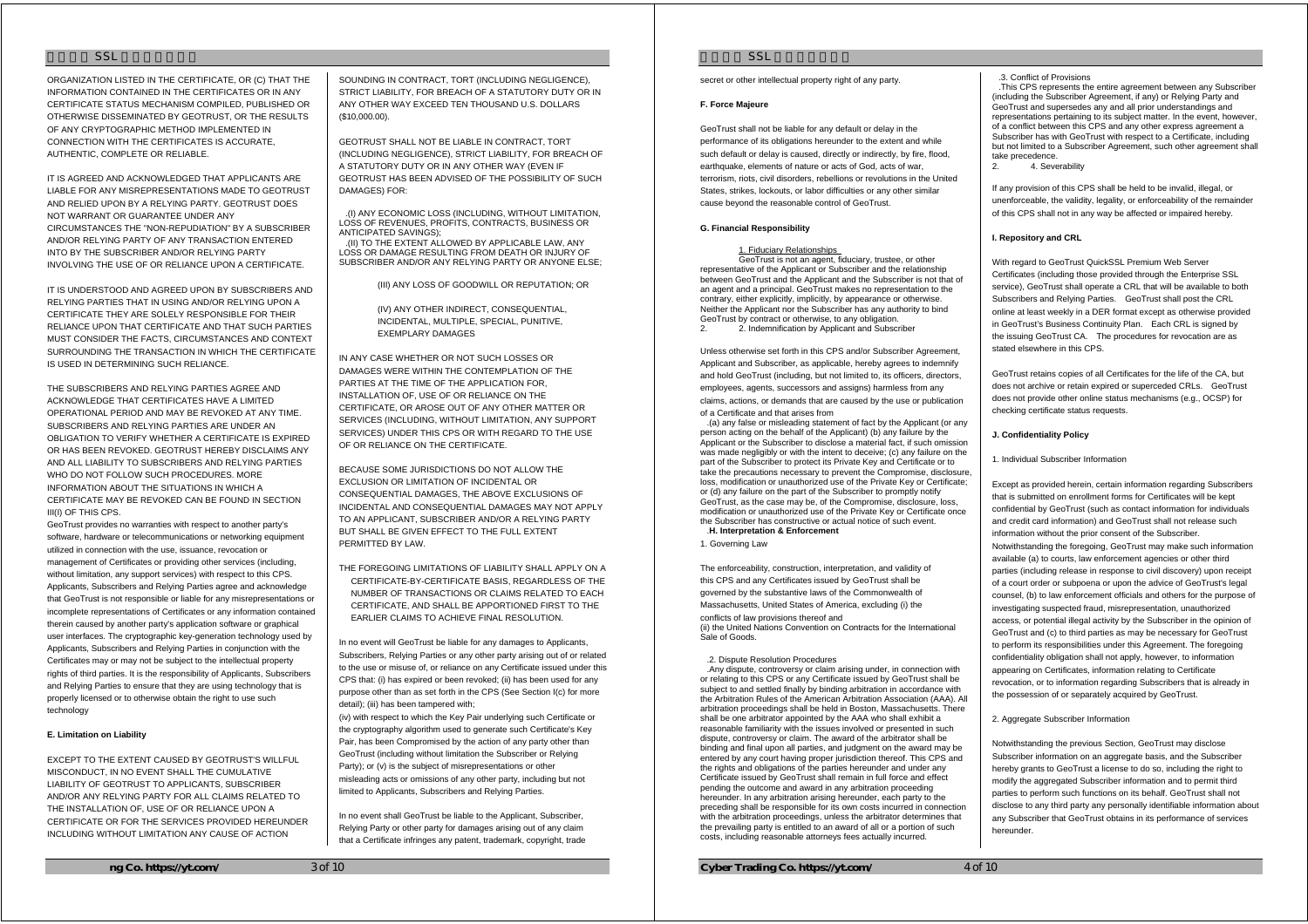#### **K. Waiver**

A failure or delay in exercising any right or remedy hereunder shall not operate as a waiver of that right or remedy, nor shall any single or partial exercise of any right or remedy preclude any other or further exercise thereof or the exercise of any other right or remedy.

### **L. Survival**

The following sections shall survive, along with all definitions required thereby: Sections I, II, and .VIII.

#### .**M. Export**

Subscribers and Relying Parties acknowledge and agree to use Certificates in compliance with all applicable laws and regulations, including without limitation U.S. export laws and regulations. GeoTrust may refuse to issue or may revoke Certificates if in the reasonable opinion of GeoTrust such issuance or the continued use of such Certificates would violate applicable laws and regulations.

### .**III. OPERATIONAL REQUIREMENTS**  .**A. Application Requirements**

An Applicant for a GeoTrust QuickSSL Premium Web Server Certificate shall complete a GeoTrust QuickSSL Premium Web Server Certificate enrollment form in a form prescribed by GeoTrust. All enrollment forms are subject to review, approval and acceptance by GeoTrust. All Applicants are required to include a Domain Name within the QuickSSL Premium Certificate enrollment form. GeoTrust does not verify the authority of the Subscriber to request a Certificate. GeoTrust performs the authentication steps listed below (and checks generally for errors and omissions relevant to the authentication steps taken), but does not otherwise verify the accuracy of the information contained in the Subscriber's Certificate request or otherwise check for errors and omissions.

### **B. Certificate Information**

 1. Organizational Name GeoTrust will insert the domain name in the Organization field for all QuickSSL Premium Web Server Certificates. 2. 2. Organizational Unit Name

GeoTrust will insert "Domain Control Validated" or similar language into one of the Organizational Unit name fields in all Certificates. If available, GeoTrust will insert a Business Registration Number in one of the Organizational Unit name field of the Certificate.

#### **C. Procedure for Processing Certificate Applications**

### 1. Enrollment Form

 Subscribers submit their Public Key to GeoTrust for certification electronically through the use of a PKCS#10 Certificate Signing Request (CSR) or other package digitally signed by the Subscriber's Private Key in a session secured by Secure Sockets Layer (SSL). At a minimum, the Subscriber must provide the following data in or with the CSR: Common Name, Organization, and Country. The following additional information is required on the enrollment form: the names, e-mail addresses, and telephone numbers for the Administrative, Technical, Support, and Billing points of contact. GeoTrust reserves the right to use subcontractors or other third parties to assist in the performance of its operational requirements or any other obligation under this CPS.

2. 2. Domain Name Control.

GeoTrust will verify that the Subscriber has control over such Domain Name at the time it submitted its enrollment form by accessing a third

party database of Domain Names and their owners. GeoTrust will use current information when available but in no case will the information be older than 48 hours. To do this, GeoTrust will send an e-mail message to one of the following e-mail addresses requesting confirmation of the Certificate order and authorization to issue the Certificate in the Domain Name: (a) an e-mail address listed as the administrative or technical contact for the Domain Name in an official InterNIC domain name registry that includes the Domain Name, (b) a limited list of the most commonly used generic e-mail addresses for authorized persons at Domain Names (e.g.,

"*admin@domain.com*," or "*hostmaster@domain.com*" for the Domain Name domain.com), or (c) using a manual process conducted by GeoTrust, to another e-mail address containing the Domain Name that is listed as the Common Name in the enrollment form. Upon receipt of a confirming e-mail message authorizing issuance of the Certificate, GeoTrust will issue the Certificate as described below.

Domain names do not have to be meaningful or unique, but must match a second level domain name as posted by the InterNIC. GeoTrust is not involved in the recognition, authentication, or role of trademarks involved in domain names. Name disputes (including trademark disputes) are not resolved by GeoTrust, but are to be resolved between the Subscriber and other disputing parties by the InterNIC at time of application according to applicable InterNIC rules and/or by courts of competent jurisdiction.

#### .3. Telephone Authentication

.GeoTrust may require the applicant to provide a phone number prior to submission of the enrollment form. GeoTrust, via an automated telephone system, will call the applicant at the phone number provided and require the applicant, via their telephone, to enter a code displayed on the applicant's computer screen. Only after successful telephone authentication will the enrollment form be submitted to GeoTrust.

.4. Business Identification Number .GeoTrust may post certain data from the enrollment form to a third party data repository to establish a unique Business Identification Number for the domain specified in the enrollment form. If available, the Business Identification Number URL will be inserted in an Organizational Unit Name field, and Relying Parties may view additional information about the domain by accessing the specified

2. 5. Manual Authentication

In the event that GeoTrust is unable to verify certain applicant information for processing Certificate applications as described above, GeoTrust may in its discretion issue the Certificate provided that GeoTrust has taken other reasonable steps to authenticate the applicant and the issuance of such Certificate is authorized by a GeoTrust Director level or above.

### **D. Application Issues**

URL.

At certain times during the application process in which GeoTrust is not able to verify information in an enrollment form, a customer service representative may be assigned to the applicant to facilitate the completion of the application process. Otherwise, the applicant may be required to correct its associated information with third parties and re-submit its enrollment form for a Certificate.

# **E. Certificate Delivery**

If GeoTrust finds that the applicant's enrollment form was sufficiently verified, then the applicant's Certificate will be signed by GeoTrust. Upon signing the applicant's Certificate, GeoTrust will attach such Certificate to an e-mail and send such e-mail to the appropriate

# $SSI$

contacts or make the Certificate available via the Application Programming Interface (API). The e-mail will typically be sent to the administrative contact, technical contact and billing contact designated by the Subscriber. Notification will not be sent to others than the subject of the Certificate and the subject's designated contacts. In certain circumstances the e-mail may include a GeoTrust customer service representative telephone number and e-mail address for any technical or customer service problems. GeoTrust, in its sole discretion, may provide such technical or customer support to the applicants/Subscribers. GeoTrust does not distribute Certificates via Integrated Circuit Cards (ICC) to Subscribers.

### **F. Certificate Acceptance**

The applicant expressly indicates acceptance of a Certificate by using such Certificate.

### **G. Certificate Renewal and Rekey**

Prior to the expiration of an existing Subscriber's Certificate, it is necessary for the Subscriber to obtain a new Certificate to maintain continuity of Certificate usage. Subscribers have the option of generating a new Key Pair to replace the expiring Key Pair (technically defined as "rekey") or of creating a new Certificate Signing Request for an existing Key Pair (technically defined as "renewal"), depending on their preferences and the capabilities and restrictions of the Subscriber's web server and web server key generation tools. For purposes of this CPS, both a "rekey" and "renewal" as defined above will be treated as a renewal Certificate.

Renewal Certificates are subject to the same authentication steps outlined in this CPS as apply to initial issuance of a Certificate. Expiring Certificates are not revoked by GeoTrust upon issuance of the renewal Certificate.

The Subscriber must pay the fees and comply with the other terms and conditions for renewal as presented on GeoTrust's Web site. GeoTrust may provide discounted prices and extended Operational Periods (see I.C.3) for renewal Certificates. **H. Certificate Expiration** 

GeoTrust will attempt to notify all Subscribers of the expiration date of their Certificate. Notifications will generally be by e-mail message to the administrative, technical, and/or billing contacts listed in the enrollment form submitted by Subscriber, and will likely occur periodically during the 90 day period prior to the expiration date and the 14 day period following the expiration date. If Subscriber's enrollment form was submitted by another party on Subscriber's behalf, GeoTrust likely will not send expiration notices to that party.

#### **I. Certificate Revocation**

1. Circumstances For Revocation

Certificate revocation is the process by which GeoTrust prematurely ends the Operational Period of a Certificate by posting the serial number of the Certificate to a Certificate Revocation List.

A Subscriber shall inform GeoTrust and promptly request revocation of a Certificate:

whenever any of the information on the Certificate

**Cyber Trading Co. https://yt.com/** 6 of 10

changes or becomes obsolete; or

whenever the Private Key, or the media holding the Private Key, associated with the Certificate is Compromised; or . • upon a change in the ownership of a Subscriber's web conver

Subscriber shall state the reason(s) for requesting revocation upon submitting the request.

GeoTrust shall revoke a Certificate:

. • upon request of a Subscriber as described above; . • in the event of Compromise of GeoTrust's Private

Key used to sign a Certificate; . • upon the Subscriber's breach of either this CPS or Subscriber Agreement;

. • if GeoTrust determines that the Certificate was not properly issued; or

. • in the event the Certificate is installed on more than a single server at a time without permission of GeoTrust.

If GeoTrust initiates revocation of a Certificate, GeoTrust shall notify the administrative and technical contact provided by Subscriber by e-mail message of the revocation and the reasons why. In the event that GeoTrust ceases operations, all Certificates issued by GeoTrust shall be revoked prior to the date that GeoTrust ceases operations, and GeoTrust shall notify the administrative and technical contact provided by Subscriber by e-mail message of the revocation and the reasons why.

A refund and/or reissue request by a Subscriber pursuant to Section II.B.5 will not be treated as a request for revocation of a Certificate under this subsection unless the Subscriber specifically requests revocation of the Certificate.

 2. Who Can Request Revocation The only persons permitted to request revocation of a Certificate issued by GeoTrust are the Subscriber (including designated representatives), the administrative contact or the technical contact.

2. 3. Procedure For Revocation Request

To request revocation, a Subscriber must contact GeoTrust, either by e-mail message, a national/regional postal service, facsimile, or overnight courier, and specifically request "revocation" (using that term) of a particular Certificate identified by the Subscriber. Upon receipt of a revocation request, GeoTrust will seek confirmation of the request by e-mail message to the person requesting revocation (as defined in SectionIII.I.2 above). The message will state that, upon confirmation of the revocation request, GeoTrust will revoke the Certificate and that posting the revocation to the appropriate CRL will constitute notice to the Subscriber that the Certificate has been revoked. GeoTrust will require a confirming e-mail message back from either the administrative or technical contact authorizing revocation (or by other means of confirmation acceptable to GeoTrust). Upon receipt of the confirming e-mail message, GeoTrust will revoke the Certificate and the revocation will be posted to the appropriate CRL. Notification will be sent to the subject of the Certificate and the subject's designated contacts. There is no grace period available to the Subscriber prior to revocation, and GeoTrust shall respond to the revocation request within the next business day and post the revocation to the next published CRL.

In the event of Compromise of GeoTrust's Private Key used to sign a Certificate, GeoTrust will send an e-mail message as soon as practicable to all Subscribers with Certificates issued off the Private Key stating that the Certificates will be revoked by the next business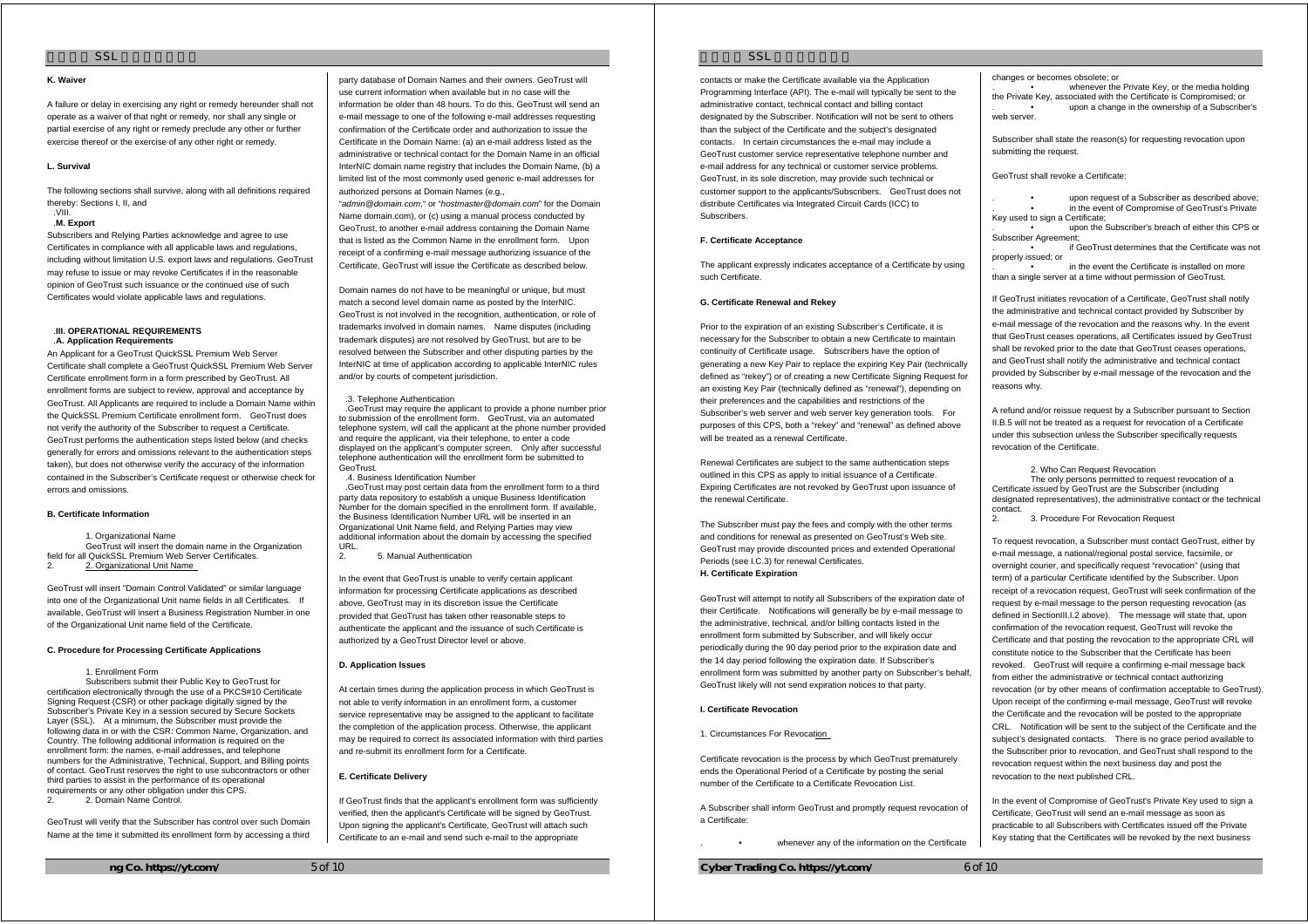day and that posting the revocation to the appropriate CRL will constitute notice to the Subscriber that the Certificate has been revoked.

#### **J. Certificate Suspension**

GeoTrust does not support Certificate suspension for the Certificates.

### **K. Key Management**

GeoTrust does not provide Subscriber Private Key protection or other Subscriber key management services in connection with its Certificates.

### **L. Subscriber Key Pair Generation**

GeoTrust does not provide Subscriber Key Pair generation or Subscriber Private Key protection for the Certificates.

### **M. Records Archival**

GeoTrust shall maintain and archive records relating to the issuance of the Certificates for three

.(3) years following the issuance of the applicable Certificate. .**N. CA Termination** 

In the event that it is necessary for GeoTrust or its CAs to cease operation, GeoTrust makes a commercially reasonable effort to notify Subscribers, Relying Parties, and other affected entities of such termination in advance of the CA termination. Where CA termination is required, GeoTrust will develop a termination plan to minimize disruption to Subscribers and Relying Parties. Such termination plans may address the following, as applicable:

Provision of notice to parties affected by the termination, such as Subscribers and Relying Parties, informing them of the status of the CA,

. • Handling the cost of such notice, The revocation of the Certificate issued to the CA

by GeoTrust, The preservation of the CA's archives and records for the time periods required in this CPS,

The continuation of Subscriber and customer support services,

The continuation of revocation services, such as the issuance of CRLs,

The revocation of unexpired unrevoked Certificates of Subscribers and subordinate CAs, if necessary,

The payment of compensation (if necessary) to Subscribers whose unexpired unrevoked Certificates are revoked under the termination plan or provision, or alternatively, the issuance of replacement Certificates by a successor CA,

Disposition of the CA's Private Key and the hardware tokens containing such Private Key,

. • Provisions needed for the transition of the CA's services to a successor CA, and

The identity of the custodian of GeoTrust's CA and RA archival records. Unless a different custodian is indicated through notice to Subscribers and Relying Parties, the Registered Agent for GeoTrust, Inc., a Delaware corporation, shall be the custodian.

#### .**IV. PHYSICAL SECURITY CONTROLS** .**A. Site Location and Construction**

GeoTrust's CA operations are conducted within GeoTrust's facilities in Billerica, Massachusetts and Suwanee, Georgia that meet WebTrust for CAs audit requirements. All GeoTrust CA operations are conducted within a physically protected environment designed to deter, prevent, and detect covert or overt penetration.

GeoTrust's CAs are physically located in a highly secure facility that includes the following:

- Slab to slab barriers
- . Electronic control access systems
- . Alarmed doors and video monitoring
- Security logging and audits Proximity card access for specially approved

employees with defined levels of management approval required

# **B. Physical Access Controls**

Access to the GeoTrust CA facility requires the two authentication factors of "be and have" incorporating biometrics, keys, and proximity cards. Access to the facility requires a minimum of two authorized GeoTrust employees and is checked at three independent physical locations.

### **C. Power and Air Conditioning**

GeoTrust's CA facility is equipped with primary and backup:

Power systems to ensure continuous, uninterrupted access to electric power and . • Heating/ventilation/air conditioning systems to control temperature and relative humidity.

# **D. Water Exposures**

The GeoTrust CA facility is located above ground on a raised floor and is not susceptible to flooding or other forms of water damage. GeoTrust has take reasonable precautions to minimize the impact of water exposure to GeoTrust systems.

# **E. Fire Prevention and Protection**

The fire detection system in GeoTrust CA facility tests air health and looks for certain signatures of possible fire conditions in the air. In addition, the GeoTrust CA facility has a pre-action water suppression system. When temperatures above 300 degrees are detected, the effected sprinkler head will release water on the area where the temperature rise is detected.

#### **F. Media Storage**

All media containing production software and data, audit, archive, or backup information is stored within multiple GeoTrust facilities in TL-30 rated safes with appropriate physical and logical access controls designed to limit access to authorized personnel and protect such media from accidental damage.

### **G. Waste Disposal**

Sensitive documents and materials are shredded before disposal. Media used to collect or transmit sensitive information are rendered unreadable before disposal. Cryptographic devices are physically destroyed or zeroized in accordance the manufacturers' guidance prior to disposal. Other waste is disposed of in accordance with GeoTrust's normal waste disposal requirements.

### **H. Off-Site Backup**

GeoTrust performs routine backups of critical system data, audit log data, and other sensitive information. Critical CA facility backup

 $SSI$ 

media are stored in a physically secure manner at an off-site facility.

# **V. TECHNICAL SECURITY CONTROLS**

### **A. CA Key Pair**

CA Key Pair generation is performed by multiple trained and trusted individuals using secure systems and processes that provide for the security and required cryptographic strength for the keys that are generated. All CA Key Pairs are generated in pre-planned key generation ceremonies in accordance with the requirements of GeoTrust security and audit requirements guidelines. The activities performed in each key generation ceremony are recorded, dated and signed by all individuals involved. These records are kept for audit and tracking purposes for a length of time deemed appropriate by GeoTrust management.

Certificates are issued off the Equifax Secure Certificate Authority CA, the Equifax Secure eBusiness CA-1, and the Equifax Secure Global eBusiness CA-1 (the "CA Certificate(s)").

The cryptographic modules used for key generation and storage meet the requirements of FIPS 140-2 level 3. The Root Keys for each CA Certificate were generated and are stored in hardware and are backed up but not escrowed. The Root Key is maintained under m out of n multiperson control.

The Root Key for each of the CA Certificates may be used for Certificate signing (secure e-mail and server authentication), CRL signing, and off-line CRL signing.

GeoTrust makes the CA Certificates available to Subscribers and Relying Parties through their inclusion in Microsoft and Netscape web browser software. For specific applications, GeoTrust's Public Keys are provided by the application vendors through the applications root stores.

GeoTrust generally provides the full certificate chain (including the issuing CA Certificate and any CA Certificates s in the chain) to the Subscriber upon Certificate issuance. GeoTrust CA Certificates may also be downloaded from the GeoTrust Resource Web site at http://www.geotrust.com/resources.

There are no restrictions on the purposes for which the CA Key Pair may be used. The usage period or active lifetime for the Equifax Secure Certificate Authority CA Public and Private Keys is through August 22, 2018, and are generally available in the Root Key Store of the applicable browser or application software. The usage period or active lifetime for the Equifax Secure Certificate eBusiness CA-1 and Equifax Secure Certificate Global eBusiness CA-1 Public and Private Keys is through June 21, 2020, and are generally available in the Root Key Store of the applicable browser or application software.

GeoTrust CA Key Pairs are maintained in a trusted and highly secured environment with backup and key recovery procedures. In the event of the Compromise of one or more of the GeoTrust Root Key(s) (including the Equifax Secure Certificate Authority CA), GeoTrust shall promptly notify all Subscribers via e-mail and notify Relying Parties and others via the CRL and additional notice posted at www.geotrust.com, and shall revoke all Certificates issued with such GeoTrust Root Key(s).

**Cyber Trading Co. https://yt.com/** 8 of 10

When GeoTrust CA Key Pairs reach the end of their validity period, such CA Key Pairs will be archived for a period of at least 5 years. Archived CA Key Pairs will be securely stored using offline media. Procedural controls will prevent archived CA Key Pairs from being returned to production use. Upon the end of the archive period, archived CA Private Keys will be securely destroyed.

GeoTrust CA Key Pairs are retired from service at the end of their respective maximum lifetimes as defined above, and so there is no key changeover. Certificates may be renewed as long as the cumulative certified lifetime of the Certificate Key Pair does not exceed the maximum CA Key Pair lifetime. New CA Key Pairs will be generated as necessary, for example to replace CA Key Pairs that are being retired, to supplement existing, active Key Pairs and to support new services in accordance with this CPS.

# **B. Subscriber Key Pairs**

GeoTrust recommends that Subscribers select the highest encryption strength option (e.g., 1024bit) when generating their certificate requests. All GeoTrust certificates will accommodate the use of domestic and international 128-, 56-, and 40-bit strength browsers and web servers.

Generation of Subscriber Key Pairs is generally performed by the Subscriber, and may be generated in either hardware or software. For server Certificates, the Subscriber typically uses the key generation utility provided with the web server software. GeoTrust does not require any particular standard for the module used to generate the keys. Key pairs generated by the Subscriber for Certificates may be used for server authentication. There are no purposes for which GeoTrust restricts the use of the Subscriber key.

For X.509 Version 3 Certificates, GeoTrust generally populates the KeyUsage extension of Certificates in accordance with RFC 2459: Internet X.509 Public Key Infrastructure Certificate and CRL Profile, January 1999.

### **C. Business Continuity Management Controls**

GeoTrust has business continuity plans (BCP) to maintain or restore the GeoTrust CAs business operations in a reasonably timely manner following interruption to or failure of critical business processes. The BCP define the following time periods for acceptable system outage and recovery time:

- 1. 1. Vet a Subscriber 1 week
- 2. 2. Issue a Certificate 2 weeks
- 3. 3. Publish a CRL 2 weeks
	- 4. 4. Audit Vetting Procedures 2 months

Backup copies of essential business and CA information are made routinely. In general, back-ups are performed daily on-site, weekly to an off-site location, and monthly to GeoTrust's disaster recovery site, but may be performed less frequently in GeoTrust's discretion according to production schedule requirements. The recovery facilities are approximately 800 miles from the GeoTrust CA facility's main site.

## **D. Event Logging**

GeoTrust CA event journal data is archived both daily and monthly. Daily event journals are reviewed several times each week.

**ng Co. https://yt.com/** 7 of 10